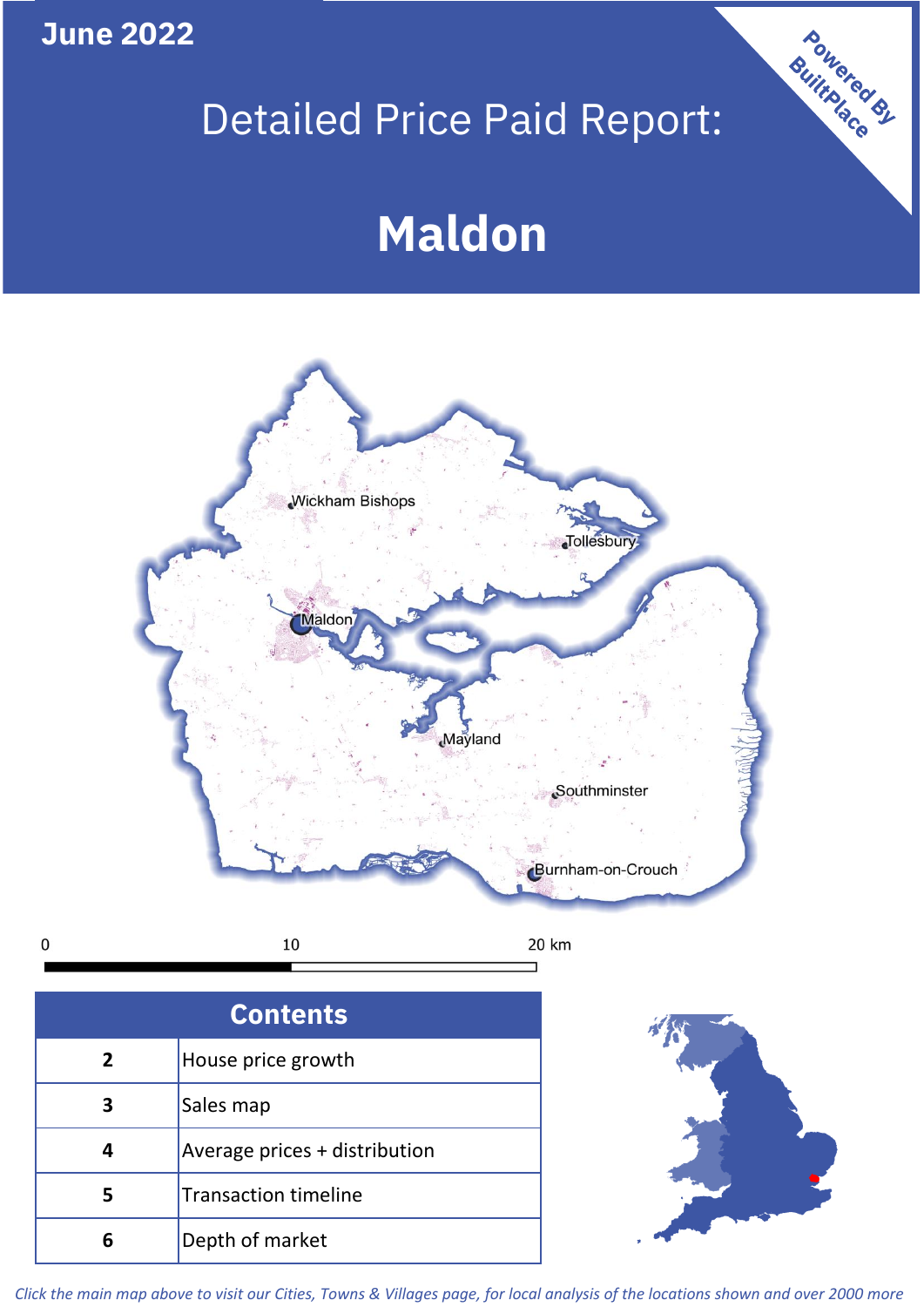#### **Headline Data**

|                     | <b>Current level</b> | 3 month  | <b>Annual</b> | 5 year  | 10 year |
|---------------------|----------------------|----------|---------------|---------|---------|
| <b>House prices</b> | £394,053             | 1.8%     | 12.7%         | 30.2%   | 84.8%   |
| <b>Transactions</b> | 1,130                | $-16.4%$ | 0.2%          | $-6.6%$ | 42.9%   |

## **House Price Growth (April 2022 data)**

#### *Annual Change in House Prices*



House prices in Maldon grew by 12.7% in the 12 months to April 2022 (based on 3-month smoothed data). By comparison national house prices grew by 10.7% and prices in the East of England grew by 11.6% over the same period.

Maldon house prices are now 66.1% above their previous peak in 2007, compared to +64.9% for the East of England and +52.9% across England.



#### *Year-To-Date Change in House Prices, December to April*

Local prices have grown by 3.4% in 2022 so far, compared to growth of 5.1% over the same period last year.

#### *Source: OS OpenData; UK House Price Index (Contains HM Land Registry data © Crown copyright)*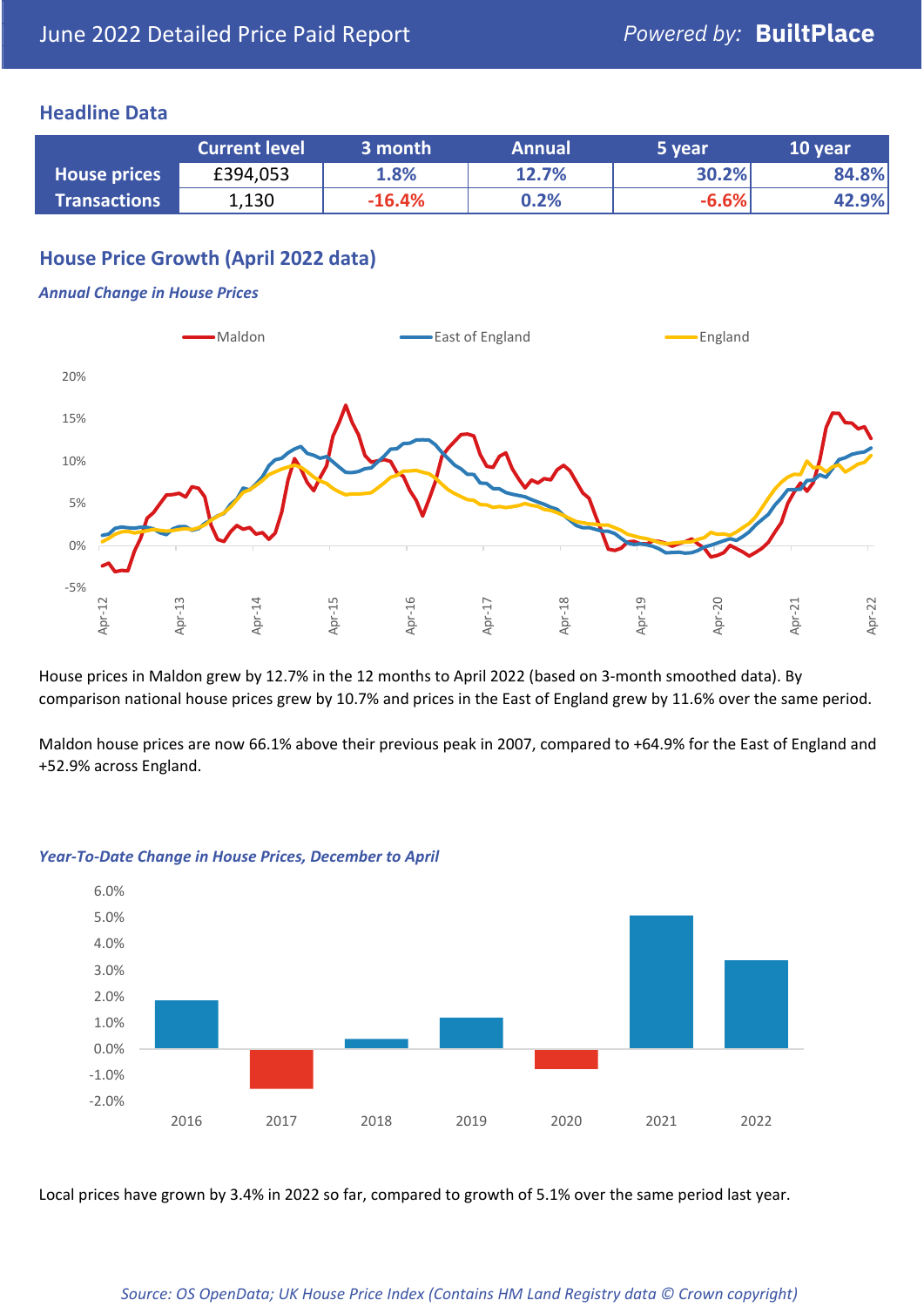## **House Price Map**

#### *12 months to April 2022*



*Each point is one postcode, coloured by the average value relative to all sales in this local authority (price bands are LA-specific quintiles).*

## **Map Key**

| Min      | <b>Max</b> |                            |
|----------|------------|----------------------------|
| Up to    | £259,000   | 1st quintile / lowest 20%  |
| £259,000 | £313,000   | 2nd quintile               |
| £313,000 | £384,000   | 3rd quintile               |
| £384,000 | £512,000   | 4th quintile               |
| £512,000 | and over   | 5th quintile / highest 20% |

#### *Source: OS OpenData; UK House Price Index (Contains HM Land Registry data © Crown copyright)*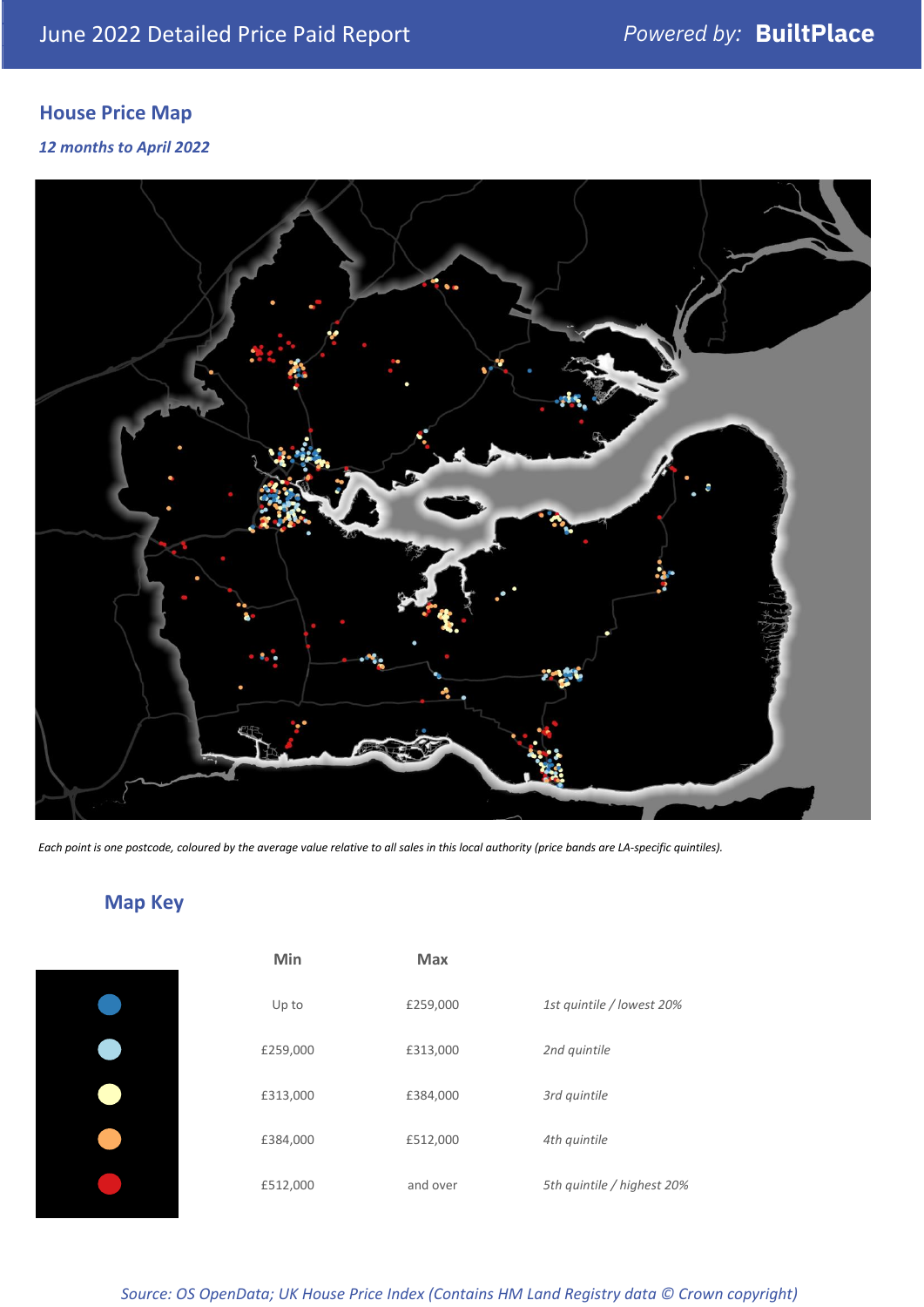## **Average House Price by Property Type**

#### *12 months to April 2022*



|                 | <b>New</b> | <b>Second hand</b> |  |
|-----------------|------------|--------------------|--|
| <b>Flat</b>     | £270,000   | £203,501           |  |
| <b>Terraced</b> | £303,000   | £281,687           |  |
| Semi-detached   | £270,000   | £336,653           |  |
| <b>Detached</b> | £526,493   | £558,358           |  |

### **House Price Distribution by Year**

*All properties, by price band and calendar year (2020 = year to date)*

|                    | 1997 | 2002 | 2007 | 2012 | 2017 | 2019 | 2020 |
|--------------------|------|------|------|------|------|------|------|
| <b>Under £100k</b> | 74%  | 23%  | 3%   | 4%   | 0%   | 0%   | 0%   |
| £100-200k          | 23%  | 52%  | 43%  | 43%  | 11%  | 6%   | 12%  |
| E200-300k          | 2%   | 18%  | 34%  | 33%  | 34%  | 30%  | 30%  |
| £300-400k          | 1%   | 5%   | 11%  | 11%  | 26%  | 27%  | 24%  |
| £400-500k          | 0%   | 1%   | 4%   | 6%   | 13%  | 16%  | 13%  |
| <b>£500k-1m</b>    | 0%   | 1%   | 4%   | 2%   | 14%  | 18%  | 19%  |
| £1-2m              | 0%   | 0%   | 1%   | 0%   | 1%   | 2%   | 3%   |
| <b>Over £2m</b>    | 0%   | 0%   | 0%   | 0%   | 0%   | 0%   | 0%   |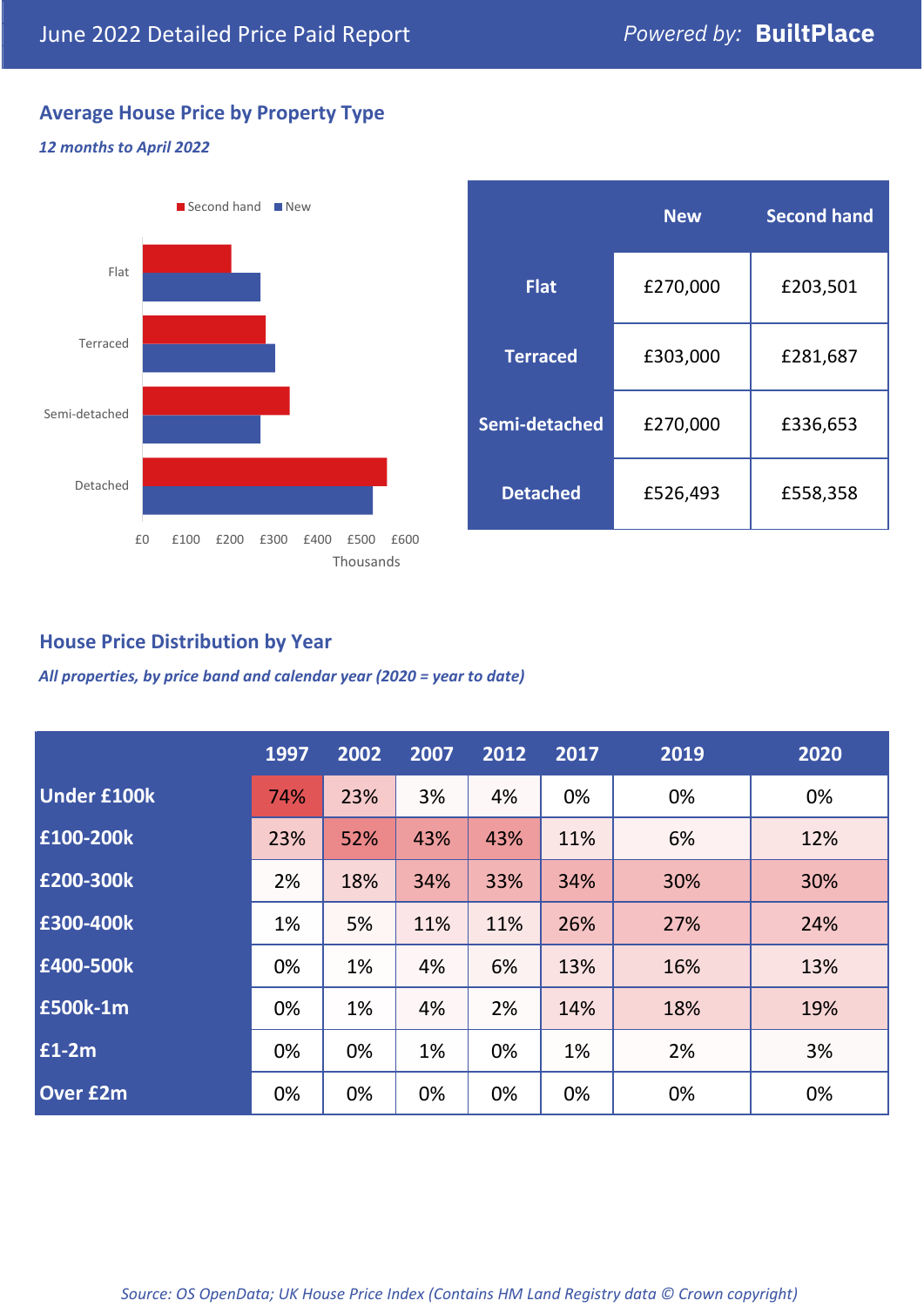### **Transactions (February 2022 data)**

*Annual Transactions, Indexed (2001-05 average = 100)*



There were 1,130 transactions in Maldon during the 12 months to February 2022. This is 80% of the average from 2001- 05 and suggests activity is below pre-downturn levels.

Transactions in Maldon have grown by 0.1% since 2014, compared to changes of -11.5% for East of England and -7.7% for England.



#### *Cash and New Build Sales as % of Total, by Year*

*Note: The data on this page EXCLUDES transactions identified as transfers under a power of sale/repossessions, buy-to-lets (where they can be identified by a mortgage), and transfers to non-private individuals - i.e. it comprises only Land Registry 'A' data.*